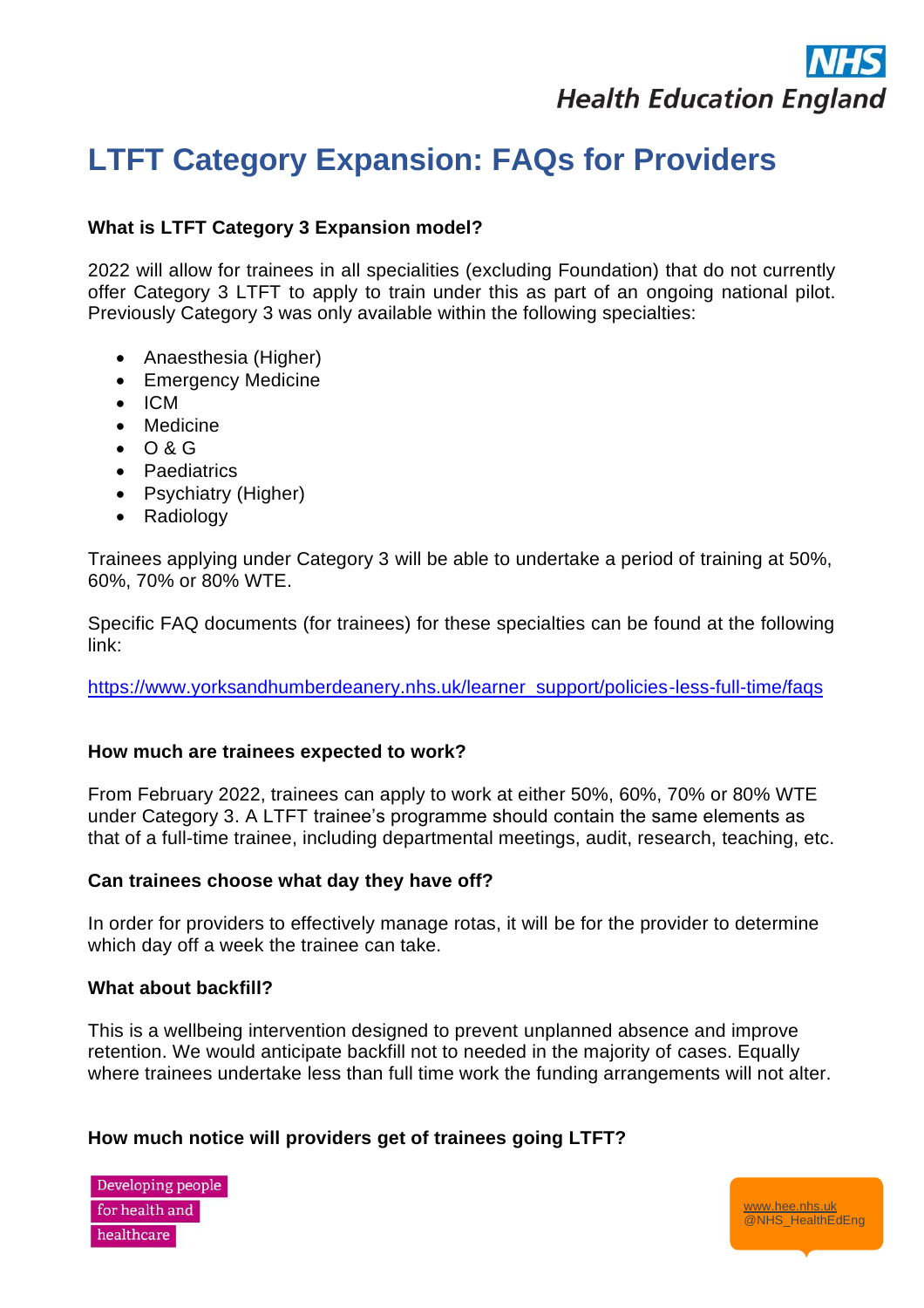

Trainees will be able to apply for LTFT Category 3 from 1<sup>st</sup> February 2022 onwards.

16 weeks' notice should be provided in the same manner as with applications that fall under categories 1 and 2.

HEE YH will ensure that all applications are managed as expediently as possible in order to give providers optimum notice.

In order to manage both service based and educational requirements, HEE offices are also able to restrict applications (10 or 15% of the individual specialty trainee workforce for example) accordingly. This responsibility falls under the remit of the Training Programme Director with support from a number of other stakeholders, including HEE administrative staff, Heads of School and College Tutors.

# **What about non LTFT trainees?**

The impact on non-LTFT trainees is being explored as part of the longitudinal evaluation. HEE Local offices will manage the number of applications ensuring that where possible any negative impact on non-LTFT trainees with regards to service provision will be mitigated.

# **Do trainees still have to do on call?**

If the equivalent post has on call duties, trainees will need to do approximately pro-rata the on call to full time trainees. If trainees have already undertaken and met the curriculum requirements for on call/out of hours work within their specialty, then whether or not they are required to do on call will depend on the service needs of the employer.

# **How much leave will the trainees get?**

Annual and study leave will be calculated on a pro rata basis.

# **What about courses?**

Trainees will still have to complete all the courses that a full timer has to do in their allotted time, in order to achieve the required Work Place Based Assessment (WPBA) competencies for the specialty. These are not completed on a pro-rata rate.

# **Can trainees take time off in lieu?**

Time recouped in lieu of work out of contracted hours is normally possible. For example, if a LTFT trainee who works Monday, Tuesday and Wednesday attends a training day on a Friday, they should be able to claim a day in lieu of study leave. It would be important